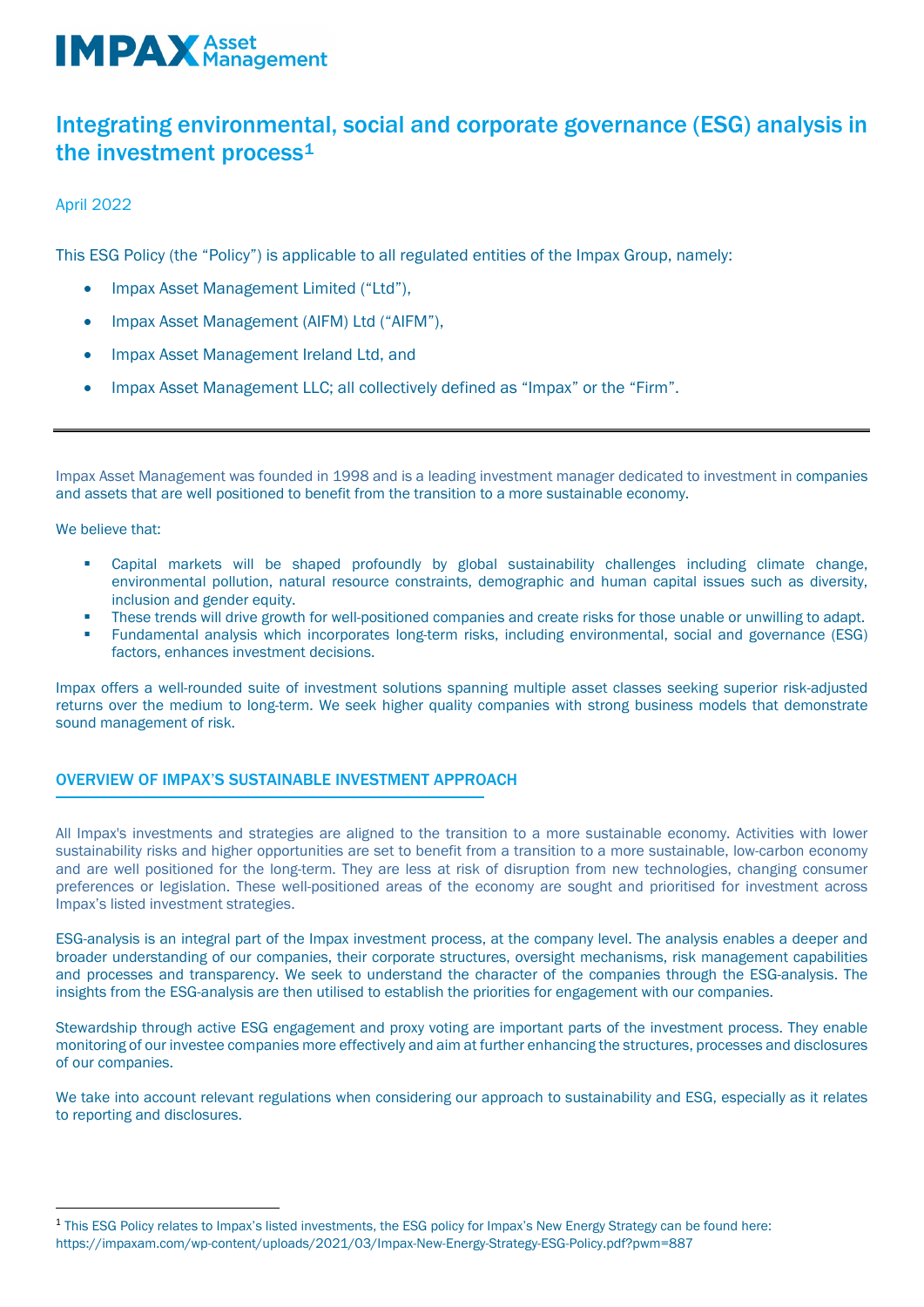#### INTEGRATING ESG-ANALYSIS INTO THE INVESTMENT PROCESS – ACROSS ASSET CLASSES AND STRATEGIES

Actively Managed Listed Equity and Fixed Income: All companies and other issuers must meet financial and ESG-criteria before entering the Impax universe of investable companies. The investment team members are responsible for integrating ESG analysis into the investment process.

- 1. Screening. We seek to avoid companies involved in significant controversies that violate global norms related to human rights, labour, environment and corruption. We source information about company involvement in these controversies from external ESG research providers. If Impax determines a company is the subject of significant normative controversies, it will be excluded from investment. We periodically reassess company involvement in ESG and normative controversies. We also generally seek to review our company universe for compliance with international sanctions, as applicable.
- 2. ESG-analysis. We conduct a detailed, proprietary ESG-analysis of new companies and issuers considered for the investable universe and review the ESG-analysis on a periodic basis.
	- We analyse companies' governance structures, taking into account common and best practice in the areas of board structure, compensation, shareholder rights, internal controls and governance of sustainability to identify potential outliers.
	- We analyse companies' and issuers' environmental and social policies, processes and disclosures identifying the most material risks. We seek investment in companies or issuers that have addressed the material risks with robust policies, processes, management systems and incentives that are scaled appropriately to the importance of the risk.
	- We analyse companies' or issuers' past controversies and seek strong processes and management systems to address and avoid any repeats of past controversies.

We analyse company and issuer disclosures and reports ourselves and use external ESG-research as input and support in our analysis.

When all the data is gathered, we write an ESG-report and assign a proprietary ESG-score. We do not seek to exclude a certain number or percentage of companies or issuers, but rather seek to ensure an absolute level of ESG-quality. Where this is not achieved, a company or issuer is excluded from the investable universe.

Systematic strategies: We have developed two proprietary rating frameworks that employ a quantitative approach to ESG assessment. These frameworks are incorporated into portfolios that use quantitative optimization tools to manage risks relative to market benchmarks and target desired tilts in characteristics. These tilts involve integration of ESG ratings systematically alongside financial factors in portfolio construction through optimization.

- 1. Impax Gender Leadership Score: The Gender Leadership Score is a proprietary framework of gender leadership factors used to determine the constituents and weights of a global investment strategy designed to capture investment returns associated with gender diversity and women's leadership.
- 2. Impax Systematic ESG Rating: The Systematic ESG Rating is a proprietary, relative ranking framework designed to capture information regarding a company's management and performance related to material ESG issues. The framework is used to determine the constituents and weights in U.S. large-cap systematic portfolios.

#### ENGAGEMENT AS PART OF THE LISTED EQUITIES AND FIXED INCOME INVESTMENT PROCESS

Engagement is an important part of the ESG-analysis and investment process for listed equities and fixed income. We engage with companies and other issuers when we have identified specific ESG-issues or concerns, when we require further information regarding an ESG-aspect (that is not publicly disclosed) and/or to encourage improvement in company ESGpolicies, processes and disclosures. We also find companies' and other issuers' responses to ESG engagements very informative of company character. We regularly collaborate with other investors and partners on engagements.

The investment team engages as part of our regular meetings with company management teams, through additional conference calls, meetings or as part of other communications with the broader investment community. Impax may also file shareholder proposals to support these efforts. Increasingly, expert organisations also drive and coordinate investors' engagements on important issues and Impax takes part in these.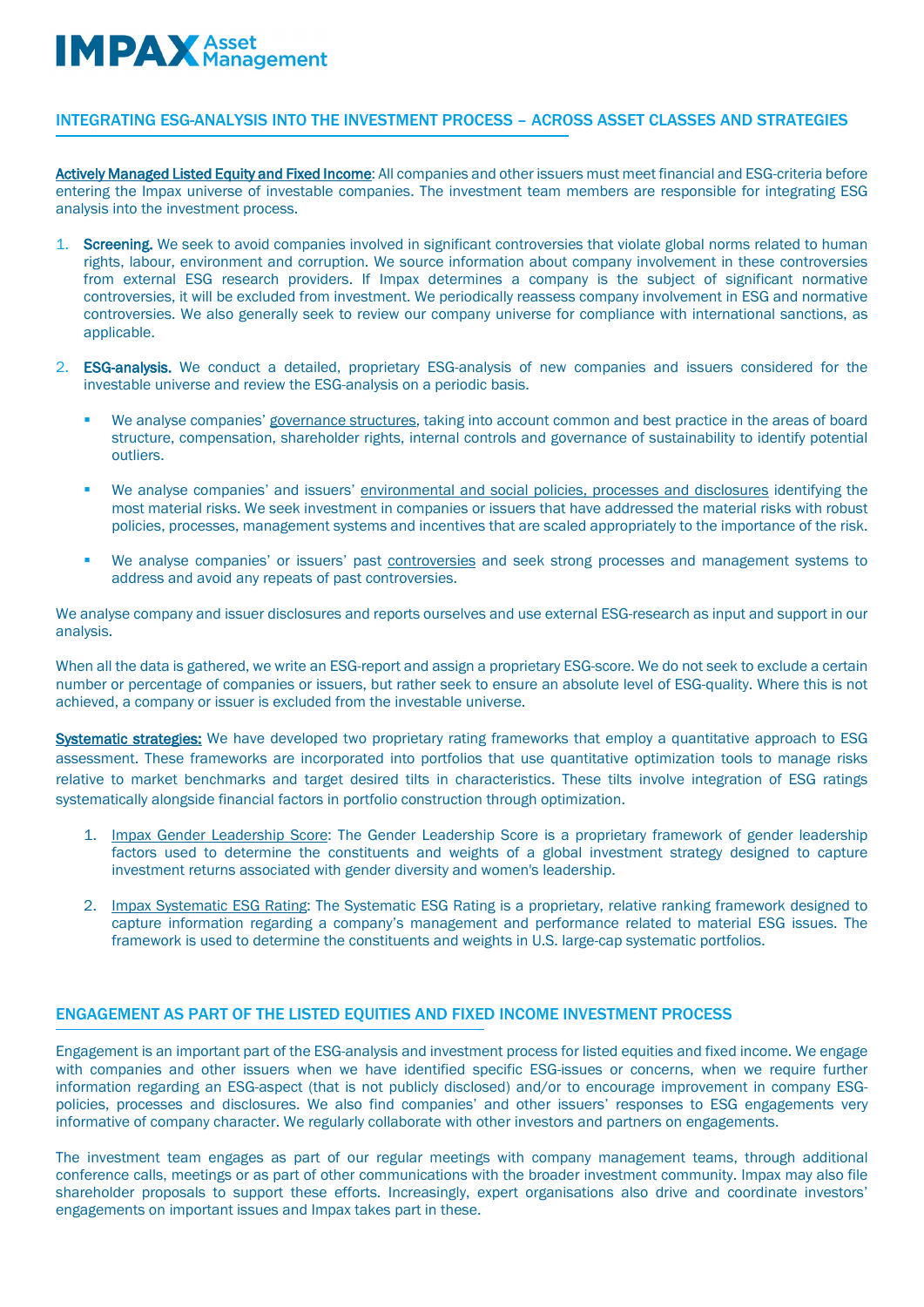We maintain an engagement database where the engagement issues, actions, timings and outcomes are detailed. We review the database regularly and if an issue remains unresolved, we follow-up with the company or issuer in question.

In cases where engagements are not progressing as anticipated, we will utilise our escalation processes, which include seeking meetings with alternative contacts at investee companies, including board directors, seeking engagement together with other shareholders and filing or co-filing shareholder resolutions.

#### PROXY VOTING AS PART OF THE LISTED EQUITIES INVESTMENT PROCESS

Proxy voting is a key component in the ongoing dialogue with companies in which we invest. Through implementation of our voting policy and guidelines[2](#page-2-0), we aim to enhance the long-term value of our shareholdings, foster corporate governance best practices and promote sustainability, accountability and transparency.

Our policy is to vote on all shares held where practicable. Our voting decisions are informed by corporate governance codes and best practice, advisory governance research, and internal research, as described in the Impax Proxy Voting Guidelines.

Impax discloses a more detailed proxy voting policy and a quarterly summary of proxy voting records on the Impax website, as part of our commitment to the UK Stewardship Code. The Impax Proxy Voting Guidelines and voting decisions are disclosed on the Impax website.

#### IMPAX MEMBERSHIPS:

- Asian Corporate Governance Association (ACGA): An independent organisation dedicated to working with investors, companies and regulators in the implementation of effective corporate governance practices throughout Asia.
- The Carbon Disclosure Project (CDP): An independent organisation holding the largest database of corporate climate change information in the world.
- Ceres: An organization working with investors and companies to build sustainability leadership and drive solutions throughout the economy. Ceres addresses topics climate change, water scarcity and pollution, and human rights abuses.
- Climate Financial Risk Forum (CFRF): Industry organisation Convened by the FCA and Bank of England/PRA to share best practice on climate risk.
- Coalition for Climate Resilient Investment (CCRI): A private sector-led organization developing tools, solutions and financial instruments to support integration of physical climate risks in investment decision-making.
- Confederation of British Industry (CBI): A membership organization for over 190,000 UK businesses.
- Council of Institutional Investors (CII): Promoting strong governance and shareholder rights standards at public companies.
- Energy Transitions Commission (ETC): Energy transition focused think tank with membership from industry and NGOs.
- FAIRR: Initiative promoting more sustainable farming and food production practices.
- Finance to Accelerate the Sustainable Transition-Infrastructure (FAST-Infra): Aims to develop a consistent labelling system for sustainable infrastructure investment.
- Financing a Just Transition Alliance (FJTA): Aims to translate commitment to a just transition across the financial sector into real world impact in terms of ensuring workers and communities are not left behind.
- Glasgow Financial Alliance for Net Zero (GFANZ): Unites net-zero financial sector-specific alliances from across the globe into one industry-wide strategic alliance.
- Global Impact Investing Network (GIIN): The largest global community of impact investors (asset owners and asset managers) and service providers engaged in impact investing.

<span id="page-2-0"></span><sup>2</sup> Proxy Voting Guidelines Impax Asset Management:

https://impaxam.com/wp-content/uploads/2021/09/Proxy\_voting\_guidelines\_2021.pdf?pwm=929